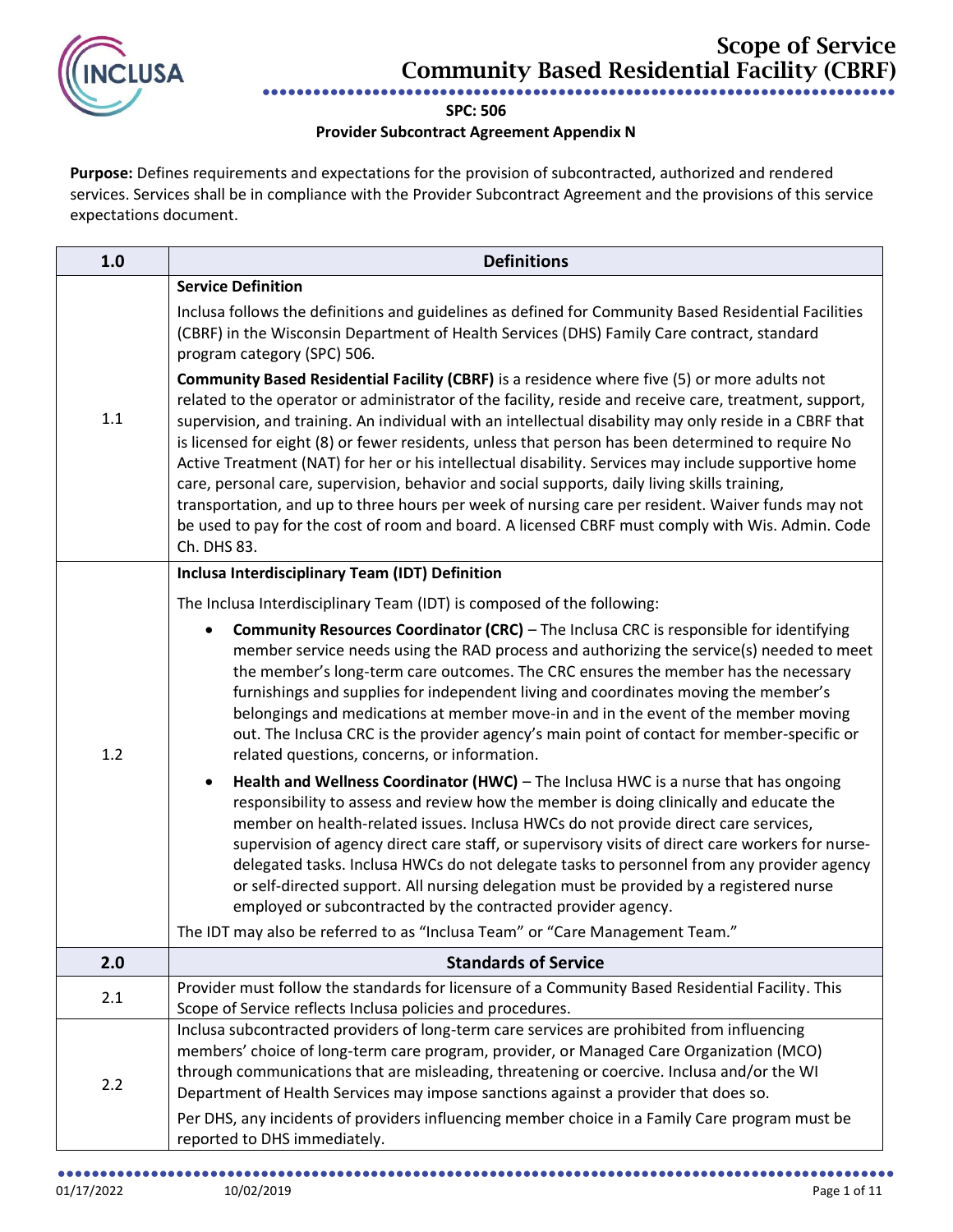| 2.3 | Service must be provided in a manner which honors member's rights such as consideration for<br>member preferences (scheduling, choice of provider, direction of work), and consideration for<br>common courtesies such as timeliness and reliability.                                                                                                                                                                                                                                                                                                                                                                                                                                                                                                                                                                                                                                                                                                                                                                                                                                                                                                                                                                                                                                                                                                                                                                                                                                                                                                                                                                                                                                                                                                                                                                                                                                                                                                                                                                                                                   |
|-----|-------------------------------------------------------------------------------------------------------------------------------------------------------------------------------------------------------------------------------------------------------------------------------------------------------------------------------------------------------------------------------------------------------------------------------------------------------------------------------------------------------------------------------------------------------------------------------------------------------------------------------------------------------------------------------------------------------------------------------------------------------------------------------------------------------------------------------------------------------------------------------------------------------------------------------------------------------------------------------------------------------------------------------------------------------------------------------------------------------------------------------------------------------------------------------------------------------------------------------------------------------------------------------------------------------------------------------------------------------------------------------------------------------------------------------------------------------------------------------------------------------------------------------------------------------------------------------------------------------------------------------------------------------------------------------------------------------------------------------------------------------------------------------------------------------------------------------------------------------------------------------------------------------------------------------------------------------------------------------------------------------------------------------------------------------------------------|
| 2.4 | Provider must incorporate practices that honor members' beliefs, being sensitive to cultural<br>diversity and diverse cultural and ethical backgrounds, including supporting members with limited<br>English proficiency or disabilities, and regardless of gender, sexual orientation, or gender identity.<br>This includes fostering attitudes and interpersonal communication styles in staff and providers<br>which respect members' cultural backgrounds.                                                                                                                                                                                                                                                                                                                                                                                                                                                                                                                                                                                                                                                                                                                                                                                                                                                                                                                                                                                                                                                                                                                                                                                                                                                                                                                                                                                                                                                                                                                                                                                                          |
| 3.0 | <b>Service Description</b>                                                                                                                                                                                                                                                                                                                                                                                                                                                                                                                                                                                                                                                                                                                                                                                                                                                                                                                                                                                                                                                                                                                                                                                                                                                                                                                                                                                                                                                                                                                                                                                                                                                                                                                                                                                                                                                                                                                                                                                                                                              |
|     | <b>Community Based Residential Facility: SPC 506</b><br>Services are billed with the indicated SPC and procedure code at the daily rate as defined in<br>Appendix A of the Subcontract Agreement and Residential Rate Agreement.<br>Providers will be paid a single rate for residential services which combines what Inclusa's<br>methodology determines the total cost should be for the member's support along with any State<br>Directed Rate Increase amounts. Rates are established by Inclusa using the regression model which<br>incorporates member acuity and type of facility.                                                                                                                                                                                                                                                                                                                                                                                                                                                                                                                                                                                                                                                                                                                                                                                                                                                                                                                                                                                                                                                                                                                                                                                                                                                                                                                                                                                                                                                                               |
| 3.1 | <b>Community Based Residential Facility 5-8 beds</b>                                                                                                                                                                                                                                                                                                                                                                                                                                                                                                                                                                                                                                                                                                                                                                                                                                                                                                                                                                                                                                                                                                                                                                                                                                                                                                                                                                                                                                                                                                                                                                                                                                                                                                                                                                                                                                                                                                                                                                                                                    |
|     | SPC 506.71 - Care and Supervision - Procedure Code 0242                                                                                                                                                                                                                                                                                                                                                                                                                                                                                                                                                                                                                                                                                                                                                                                                                                                                                                                                                                                                                                                                                                                                                                                                                                                                                                                                                                                                                                                                                                                                                                                                                                                                                                                                                                                                                                                                                                                                                                                                                 |
|     | <b>Community Based Residential Facility &gt; 8 beds</b>                                                                                                                                                                                                                                                                                                                                                                                                                                                                                                                                                                                                                                                                                                                                                                                                                                                                                                                                                                                                                                                                                                                                                                                                                                                                                                                                                                                                                                                                                                                                                                                                                                                                                                                                                                                                                                                                                                                                                                                                                 |
|     | SPC 506.76 - Care and Supervision - Procedure Code 0243                                                                                                                                                                                                                                                                                                                                                                                                                                                                                                                                                                                                                                                                                                                                                                                                                                                                                                                                                                                                                                                                                                                                                                                                                                                                                                                                                                                                                                                                                                                                                                                                                                                                                                                                                                                                                                                                                                                                                                                                                 |
|     | Member-specific rates will be documented through a Residential Rate Agreement. The signed<br>Residential Rate Agreement must be returned to Inclusa within seven (7) business days of receipt.<br>Inclusa will then fully execute the agreement and return a signed copy back to the provider for their<br>records.                                                                                                                                                                                                                                                                                                                                                                                                                                                                                                                                                                                                                                                                                                                                                                                                                                                                                                                                                                                                                                                                                                                                                                                                                                                                                                                                                                                                                                                                                                                                                                                                                                                                                                                                                     |
|     | CBRF services consist of program services and physical environment standards including but not                                                                                                                                                                                                                                                                                                                                                                                                                                                                                                                                                                                                                                                                                                                                                                                                                                                                                                                                                                                                                                                                                                                                                                                                                                                                                                                                                                                                                                                                                                                                                                                                                                                                                                                                                                                                                                                                                                                                                                          |
| 3.2 | limited to:<br>1. Supervision: adequate qualified staff to meet the scheduled and unscheduled needs of<br>member(s).<br>2. Personal Emergency Response Systems (PERS) are the responsibility of the residential<br>provider.<br>3. Socialization and access to community activities: including facility leisure activities,<br>community activities, assistance with socialization with family, and/or other social contacts<br>per facility regulations and member centered planning.<br>4. Health Monitoring: including coordination of medical appointments and reporting medical<br>or medication changes to the Inclusa team. The provider may accompany members to<br>medical services when necessary or coordinate with natural supports.<br>Medication Management and Administration: including administering medications and the<br>5.<br>cost associated with delivery, storage, packaging, documenting and regimen review. Bubble<br>packing, when part of the facility's medication administration and management program, is<br>the financial responsibility of the residential provider.<br>Individualized Service Plans: provider will coordinate with the Inclusa team and natural<br>6.<br>supports to develop a plan that meets the member's social, health, and emotional needs.<br>Facility Supplies and Equipment: first aid supplies, gauze pads, blood pressure cuffs,<br>7.<br>stethoscopes, thermometers, cotton balls, etc.<br>Personal Protective Equipment for staff use including gloves, gowns, masks, and all other<br>8.<br>protective supplies and equipment for caregivers in the home. Inclusa will authorize and<br>pay for standard lancets.<br>9. OSHA and Infection Control Systems: including hazardous material bags, Sharps disposal<br>containers, disposable and/or reusable wash cloths, wipes, cleanser product, protective<br>pads/protective liners for furniture and mattresses belonging to the home (pads/protective<br>liners for member-owned furniture will be authorized and paid for by Inclusa), air quality - |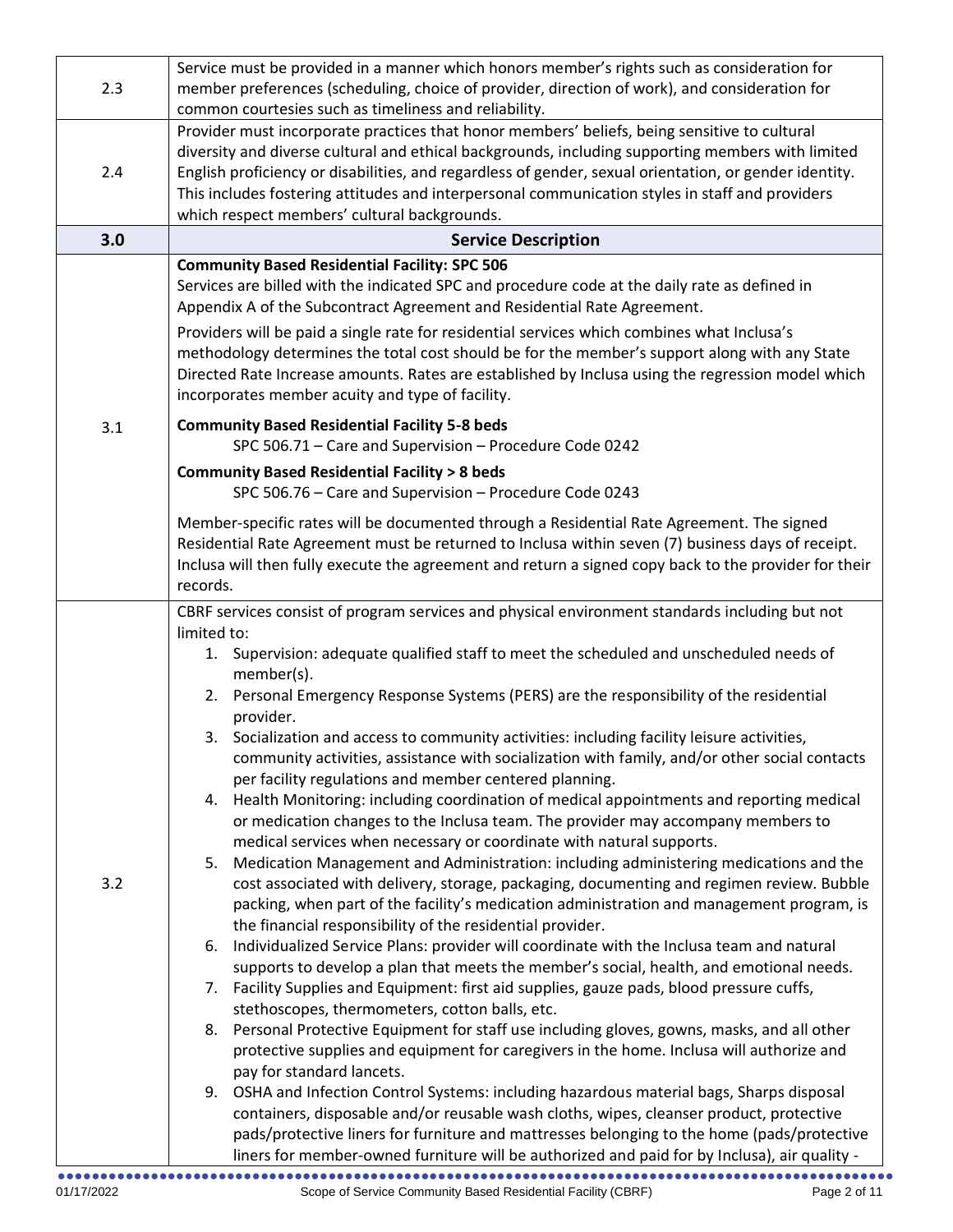|     | free of unpleasant odors and second-hand smoke, etc. Providers are not required to use                                                                               |
|-----|----------------------------------------------------------------------------------------------------------------------------------------------------------------------|
|     | disposable products. The decision to use them is considered a provider preference.                                                                                   |
|     | 10. Hoyer/EZ Stand Lifts: Providers are responsible for the purchase of mechanical lifts to be                                                                       |
|     | used within their facility. Providers should coordinate with IDT regarding member specific                                                                           |
|     | items for Hoyer/EZ Stand lifts such as slings, etc.                                                                                                                  |
|     | 11. Physical Space: sleeping accommodations in compliance with DHS (licensed home) or                                                                                |
|     | certification standards (certified home) facility regulations including access to all areas of                                                                       |
|     | facility and grounds.                                                                                                                                                |
|     | 12. Furnishings: all furnishings per DHS facility regulations. Member preference will be taken                                                                       |
|     | into consideration for personal living areas.                                                                                                                        |
|     | 13. Equipment: including all equipment that becomes a permanent fixture of the facility, such                                                                        |
|     | as grab bars, ramps, other accessibility modifications, call systems, etc.                                                                                           |
|     | 14. Housekeeping services: including laundry detergent and services, household cleaning                                                                              |
|     | supplies, bathroom toilet paper, facial tissue, paper towels, etc.                                                                                                   |
|     | 15. Building Maintenance: including interior and exterior structure integrity and upkeep, pest                                                                       |
|     | control, garbage and refuse disposal, etc.                                                                                                                           |
|     | 16. Grounds Maintenance: including landscaping maintenance, driveway, parking lot, walkway                                                                           |
|     | maintenance, as well as snow and ice removal from all walkways, driveways and overhangs,                                                                             |
|     | etc.                                                                                                                                                                 |
|     | 17. Building Protective Equipment: including carpet pads, wall protectors, baseboard                                                                                 |
|     | protectors, etc.                                                                                                                                                     |
|     | 18. Building Support Systems: including heating, cooling, air purification, as well as water and                                                                     |
|     | electrical systems installation, maintenance and utilization costs, etc.<br>19. Fire and Safety Systems: including installation, inspection, maintenance costs, etc. |
|     | 20. Food: including up to three (3) meals/day plus snacks, any special dietary accommodations,                                                                       |
|     | supplements (ex. Boost/Ensure) when given to member at meal time in place of meal,                                                                                   |
|     | thickeners and consideration for individual preferences, cultural or religious customs of the                                                                        |
|     | individual resident.                                                                                                                                                 |
|     | 21. If a member is unable to meet all nutritional needs through provided meals and snacks, the                                                                       |
|     | provider and Inclusa IDT would partner to explore and document all other nutritional                                                                                 |
|     | options. If it is determined that a supplement (ex. Boost/Ensure) is needed between meals                                                                            |
|     | to best support a member's outcome, then a physician's order will be required. Inclusa will                                                                          |
|     | pay for the additional nutritional supplements separately                                                                                                            |
|     | 22. If a member requires enteral/tube feeding, the single rate will be reduced and Inclusa will                                                                      |
|     | pay the enteral/tube feeding cost separately.                                                                                                                        |
|     | 23. Telephone and Media Access: including access to make and receive calls and acquisition of                                                                        |
|     | information and news. Some examples may include, but are not limited to newspaper,                                                                                   |
|     | television, or internet.                                                                                                                                             |
|     | 24.                                                                                                                                                                  |
|     | <b>Behavior Support Planning and Implementation:</b>                                                                                                                 |
|     | If a member requires a Behavior Support Plan, providers will develop/write behavior support plans                                                                    |
| 3.3 | in partnership with the IDT. It is the expectation that providers will comply with all aspects of                                                                    |
|     | implementation, documentation, communication, reporting and timelines when behavior support                                                                          |
|     | plans are in place for a member receiving services.                                                                                                                  |
|     | The following costs are not provided by a facility and are costs incurred by the individual member(s)                                                                |
|     | or the MCO:                                                                                                                                                          |
| 3.4 | Co-payments for medication and medical/dental care                                                                                                                   |
|     | Personal hygiene supplies: including toothpaste, shampoo, soap, feminine care products,                                                                              |
|     | etc.                                                                                                                                                                 |
|     | Member clothing: such as shirts, pants, underclothes, socks, shoes, coats, etc.                                                                                      |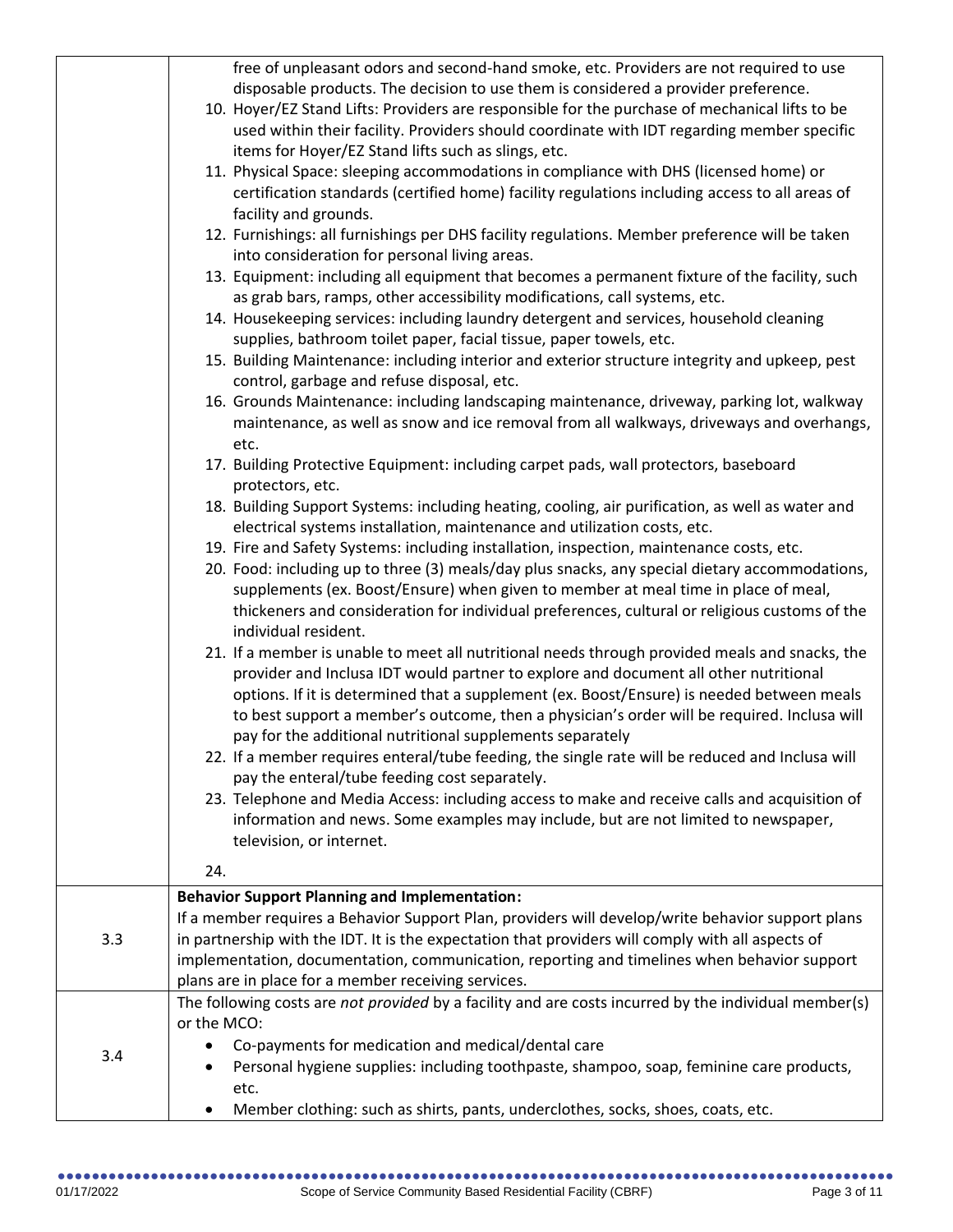|     | Costs associated with community recreational activities: event fees, movie tickets, other<br>recreational activities of the member's individual choosing, etc.                                                                                                                                                                                                                                                                                                                                                                                                                                                                                                                                                                                                                                                                                                                                                                                                                                                                                                                                                                                                                                                                                                                                                                                                                                                                                                                                                                                                                                                                                                                                                                                                                                                                                                                                                                                                                                                                                                                                                                                                                                                                                                                                                                                                                                                                                                                                                                                                                                                                                                                                                                                                                                                                                   |
|-----|--------------------------------------------------------------------------------------------------------------------------------------------------------------------------------------------------------------------------------------------------------------------------------------------------------------------------------------------------------------------------------------------------------------------------------------------------------------------------------------------------------------------------------------------------------------------------------------------------------------------------------------------------------------------------------------------------------------------------------------------------------------------------------------------------------------------------------------------------------------------------------------------------------------------------------------------------------------------------------------------------------------------------------------------------------------------------------------------------------------------------------------------------------------------------------------------------------------------------------------------------------------------------------------------------------------------------------------------------------------------------------------------------------------------------------------------------------------------------------------------------------------------------------------------------------------------------------------------------------------------------------------------------------------------------------------------------------------------------------------------------------------------------------------------------------------------------------------------------------------------------------------------------------------------------------------------------------------------------------------------------------------------------------------------------------------------------------------------------------------------------------------------------------------------------------------------------------------------------------------------------------------------------------------------------------------------------------------------------------------------------------------------------------------------------------------------------------------------------------------------------------------------------------------------------------------------------------------------------------------------------------------------------------------------------------------------------------------------------------------------------------------------------------------------------------------------------------------------------|
| 3.5 | The following costs are usually paid by Inclusa in addition to the residential rate:<br>Personal incontinence products related to a diagnosis: briefs, pull-ups, catheters, reusable<br>$\bullet$<br>protective pads, etc.<br>Respiratory/oxygen products/equipment<br>$\bullet$<br>Durable medical equipment and supplies for a specific individual<br>Sleep apnea related products/equipment<br>$\bullet$<br>Safety lancets could increase the safety of a diabetic item which is part of the benefit package.<br>Teams will continue to utilize their RAD process to determine if they will fund safety lancets for<br>members. If applicable, Medicare should be billed as primary with Inclusa paying as the secondary.                                                                                                                                                                                                                                                                                                                                                                                                                                                                                                                                                                                                                                                                                                                                                                                                                                                                                                                                                                                                                                                                                                                                                                                                                                                                                                                                                                                                                                                                                                                                                                                                                                                                                                                                                                                                                                                                                                                                                                                                                                                                                                                     |
| 3.6 | <b>Transportation</b><br>Facility should provide or arrange all regular and routine transportation needed to meet member<br>outcomes as part of care and supervision services. Provider agencies and Inclusa are encouraged to<br>coordinate with natural supports for transportation whenever possible.<br>The definition of "Regular and Routine" is defined for each member as a collaborative partnership<br>between the provider and Inclusa and will be defined for each member at admission to a residential<br>placement and/or during annual and six (6)-month reviews or upon member change in condition.<br>Regular and routine transportation may include but is not limited to:<br>Social/Leisure/Community Outings<br>Availability to participate in community outings. Outings can be group in nature.<br>Providers are responsible to provide options but not individual specific outings.<br>Examples include but are not limited to shopping, going out to eat, going to the<br>$\circ$<br>movies, attending a community fair, etc.<br><b>Religious Services</b><br>Religious services that are provided at the facility can meet this expectation if<br>determined to be in accordance with member outcomes.<br><b>Expected Outcomes</b><br>Members will receive care that is consistent with the needs and outcomes in the member's<br>individualized service plan.<br>Members will have the opportunity to participate in activities that are mentally and<br>physically stimulating.<br>Members shall be afforded the opportunity to evaluate and provide feedback regarding<br>services received.<br><b>5-8 Bed CBRF Transportation</b><br>Transportation for scheduled medical appointments (medical transportation) and employment,<br>prevocational services, and/or day services, etc. (non-medical transportation) are included in care<br>and supervision up to the first 100 miles per member per month. Starting at mile 101, provider<br>could be reimbursed for this service outside of the care and supervision rate. Reimbursement rate is<br>outlined within provider subcontract.<br>Requirements for mileage authorizations per member per month are as follows:<br>1. The Inclusa team will estimate appropriate mileage authorization with input from the<br>member and residential provider<br>Mileage authorizations will be for a one-month period unless IDT deems it necessary to<br>2.<br>update the authorization mid-month.<br>3. Retroactive adjustments to mileage authorizations are not possible. Providers, members,<br>and the Inclusa team must plan ahead for anticipated miles related to residential services as<br>outlined above.<br>Provider may only bill for mileage incurred up to the mileage authorization. A provider may<br>4.<br>not charge for miles that were not needed. |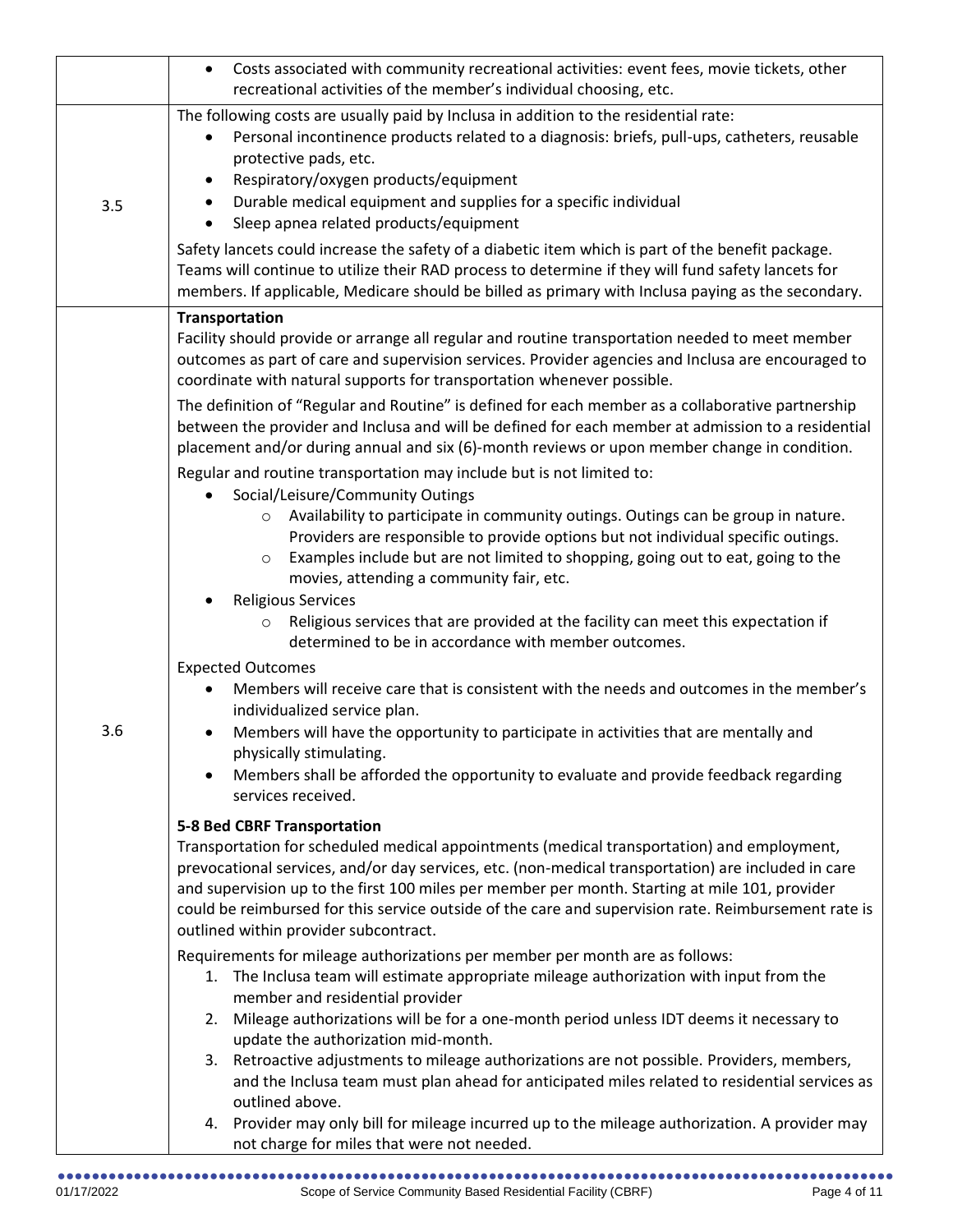|     | a. For example, Community Resource Coordinator authorizes 60 miles per month as it<br>is estimated the member needs 160 miles per month. Provider only documents 140<br>miles per member per month. The agency may only bill for the 40 miles (above the<br>initial 100), not the full 60 miles as authorized.<br>5. Providers must track the full miles per member per month.<br>6. Inclusa will conduct random audits to verify documentation to support mileage<br>reimbursement.<br>Provider may use an outside vendor for transportation. Provider would be reimbursed for member<br>mileage and use this authorization/payment to reimburse the outside vendor.<br><b>CBRF &gt; 8 Bed Facility Transportation</b><br>Transportation for scheduled medical appointments (medical transportation) and employment,<br>prevocational services, and/or day services, etc. (non-medical transportation) are excluded from<br>care and supervision. Facility and IDT should first look to coordinate transportation through natural<br>supports. If this is not available, transportation could be authorized and reimbursed separately as<br>needed. Facility should work with IDT to coordinate transportation services using an Inclusa<br>contracted vendor.<br><b>Transportation Exceptions</b><br>Medical transportation needed for dialysis, chemotherapy, or a short-term acute need such as post-<br>surgical trips would be considered an exception and could be funded outside of transportation as<br>outlined above either to another vendor or to the provider if available.<br><b>Transportation for Multiple Members in One Vehicle</b><br>In the event a residential provider is transporting multiple Members, who will be delivered to an |
|-----|-------------------------------------------------------------------------------------------------------------------------------------------------------------------------------------------------------------------------------------------------------------------------------------------------------------------------------------------------------------------------------------------------------------------------------------------------------------------------------------------------------------------------------------------------------------------------------------------------------------------------------------------------------------------------------------------------------------------------------------------------------------------------------------------------------------------------------------------------------------------------------------------------------------------------------------------------------------------------------------------------------------------------------------------------------------------------------------------------------------------------------------------------------------------------------------------------------------------------------------------------------------------------------------------------------------------------------------------------------------------------------------------------------------------------------------------------------------------------------------------------------------------------------------------------------------------------------------------------------------------------------------------------------------------------------------------------------------------------------------------------------------|
|     | end destination, the provider would be expected to split the mileage between the Members who<br>are sharing the ride. Residential providers should not bill for each Member individually in these<br>instances. This expectation would not apply to Members who are in the vehicle due to no<br>supervision at home or if they are in the vehicle for their community outing or any other regular<br>and routine transportation as defined above.                                                                                                                                                                                                                                                                                                                                                                                                                                                                                                                                                                                                                                                                                                                                                                                                                                                                                                                                                                                                                                                                                                                                                                                                                                                                                                           |
|     | <b>Example:</b><br>Provider transports 2 members, one is going to day services and the other to their place of<br>employment. Total one-way trip is 20 miles. It is 12 miles to the day services and an<br>additional 8 miles to the place of employment.                                                                                                                                                                                                                                                                                                                                                                                                                                                                                                                                                                                                                                                                                                                                                                                                                                                                                                                                                                                                                                                                                                                                                                                                                                                                                                                                                                                                                                                                                                   |
|     | Day services member would have 6 miles of transportation (half of 12 miles), and the<br>employment member would have 14 miles of transportation (half of 12 miles + 8 miles<br>where they are the only member in the vehicle).                                                                                                                                                                                                                                                                                                                                                                                                                                                                                                                                                                                                                                                                                                                                                                                                                                                                                                                                                                                                                                                                                                                                                                                                                                                                                                                                                                                                                                                                                                                              |
|     | <b>Wheelchair Accessible Transportation</b><br>Wheelchair transportation will only be reimbursed if the member requires it. If accessible<br>transportation is needed and provider owns an accessible vehicle, reimbursement would follow<br>requirements as outlined above; however, the reimbursement rate would be higher as outlined<br>within provider subcontract.                                                                                                                                                                                                                                                                                                                                                                                                                                                                                                                                                                                                                                                                                                                                                                                                                                                                                                                                                                                                                                                                                                                                                                                                                                                                                                                                                                                    |
| 4.0 | <b>Units of Service and Reimbursement Guidelines</b>                                                                                                                                                                                                                                                                                                                                                                                                                                                                                                                                                                                                                                                                                                                                                                                                                                                                                                                                                                                                                                                                                                                                                                                                                                                                                                                                                                                                                                                                                                                                                                                                                                                                                                        |
| 4.1 | Units of service will be made based on DAYS authorized in the facility. A DAY includes the day of<br>admission, but not the day of discharge. The day of disenrollment of a Family Care member (voluntary<br>or otherwise determined by MCO) is a paid service day. Disenrollment includes death, incarceration,<br>loss of financial/functional eligibility, failure of member to pay cost share, move to an IMD, and/or<br>move out of the MCO service area.                                                                                                                                                                                                                                                                                                                                                                                                                                                                                                                                                                                                                                                                                                                                                                                                                                                                                                                                                                                                                                                                                                                                                                                                                                                                                              |
|     | <b>Planned Termination of Placement</b>                                                                                                                                                                                                                                                                                                                                                                                                                                                                                                                                                                                                                                                                                                                                                                                                                                                                                                                                                                                                                                                                                                                                                                                                                                                                                                                                                                                                                                                                                                                                                                                                                                                                                                                     |
| 4.2 | A written 30-day notice is required by the MCO/member or residential provider (whoever is<br>initiating the termination) to terminate a placement. Payment will be made up to, but not including<br>the date of the member's move out of the home. Failure by provider/MCO to meet 30-day notice                                                                                                                                                                                                                                                                                                                                                                                                                                                                                                                                                                                                                                                                                                                                                                                                                                                                                                                                                                                                                                                                                                                                                                                                                                                                                                                                                                                                                                                            |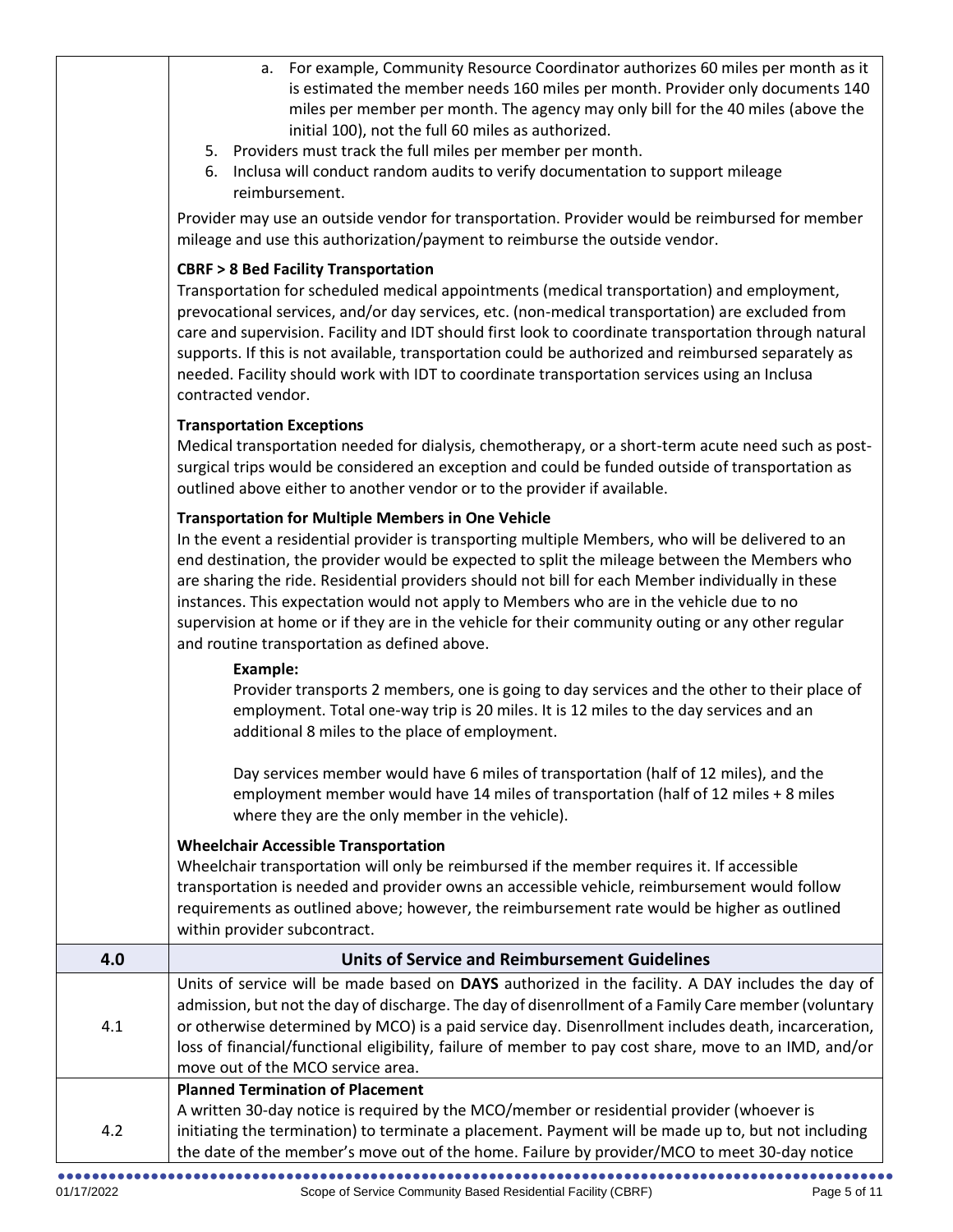|     | requirement may result in a financial penalty up to, but not exceeding the number of days left in<br>provider/MCO's 30-day service commitment, unless an earlier date is mutually agreed upon by both<br>parties.                                                                                                                                                                                                                                       |
|-----|---------------------------------------------------------------------------------------------------------------------------------------------------------------------------------------------------------------------------------------------------------------------------------------------------------------------------------------------------------------------------------------------------------------------------------------------------------|
|     | <b>Unplanned Termination of Placement</b>                                                                                                                                                                                                                                                                                                                                                                                                               |
|     | When an unplanned termination is due to reasons involving health and/or safety concerns a 30-day<br>notice may not be required. The residential provider will coordinate an appropriate discharge plan<br>with the IDT. Payment will be made up to, but not including the date of the member's move out of<br>the facility.                                                                                                                             |
|     | If the unplanned termination is due to disenrollment of a member, 30-day notice would not be<br>required. Disenrollment includes death, incarceration, loss of financial/function eligibility, failure of<br>member to pay cost share, move to an IMD, and/or move out of the MCO service area, voluntary or<br>otherwise determined by MCO. Payment would be made up to the last day of enrollment, but does<br>not include the date of disenrollment. |
|     | Member absence from residential care                                                                                                                                                                                                                                                                                                                                                                                                                    |
|     | Residential providers are required to complete a member absence notification form if a member<br>will temporarily be gone from a facility. Providers must notify Inclusa of an absence within 24 hours.<br>Providers would coordinate with the IDT regarding reimbursement during this period.                                                                                                                                                          |
| 4.3 | When the member absence form is submitted, the current residential authorization will be ended<br>the day prior to the date of discharge. An updated authorization at Inclusa's member absence rate<br>will be entered through the end of the current month (I.e. if member leaves in March member<br>absence rate authorization will end March 31 <sup>st</sup> ).                                                                                     |
|     | If the member will not be returning to the facility prior to the end of the month, Inclusa cannot<br>extend the absence rate. The provider should work with the member or legal decision maker and<br>IDT to determine an amount to be paid directly to the facility by the member or legal decision<br>maker.                                                                                                                                          |
|     | This would not include visits with family, vacations, or camp attendance that is less than 14 calendar<br>days. Providers would continue to receive the total single rate for residential services in these<br>situations.                                                                                                                                                                                                                              |
| 4.4 | Substitute Care (provider respite) cost is the responsibility of the residential provider and is included<br>within the residential service rate.                                                                                                                                                                                                                                                                                                       |
| 5.0 | <b>Staff Qualifications and Training</b>                                                                                                                                                                                                                                                                                                                                                                                                                |
| 5.1 | Caregiver Background Checks - Providers will comply with all applicable standards and/or<br>regulations related to caregiver background checks as well as comply with Appendix H from the<br>Inclusa Subcontract Agreement.                                                                                                                                                                                                                             |
| 5.2 | Staff that provide services shall complete required training within six months of beginning<br>employment unless training is needed before the staff can safely provide the service.                                                                                                                                                                                                                                                                    |
| 5.3 | Provider agency must orient and train their staff on the Family Care Program, Inclusa, and<br>Commonunity®, the trademarked care management model of Inclusa. Support materials regarding<br>the Family Care Program and Commonunity® are available on the Inclusa website at<br>www.inclusa.org.                                                                                                                                                       |
| 5.4 | It is recommended providers utilize additional resources, as needed, in the community in order to<br>work with the target population effectively.                                                                                                                                                                                                                                                                                                       |
|     | It is expected that residential providers complete and document training for all staff per DHS<br>(licensed home) or certification standards (certified home) facility requirements. The following are<br>training subjects identified as beneficial to be provided if not specifically required:                                                                                                                                                       |
|     | Residents' rights and responsibilities<br>а.<br>Providers' rights and responsibilities<br>b.<br>Recognizing and appropriately responding to all conditions that might adversely affect the<br>c.<br>member's health and safety including how to respond to emergencies and member-related<br>incidents                                                                                                                                                  |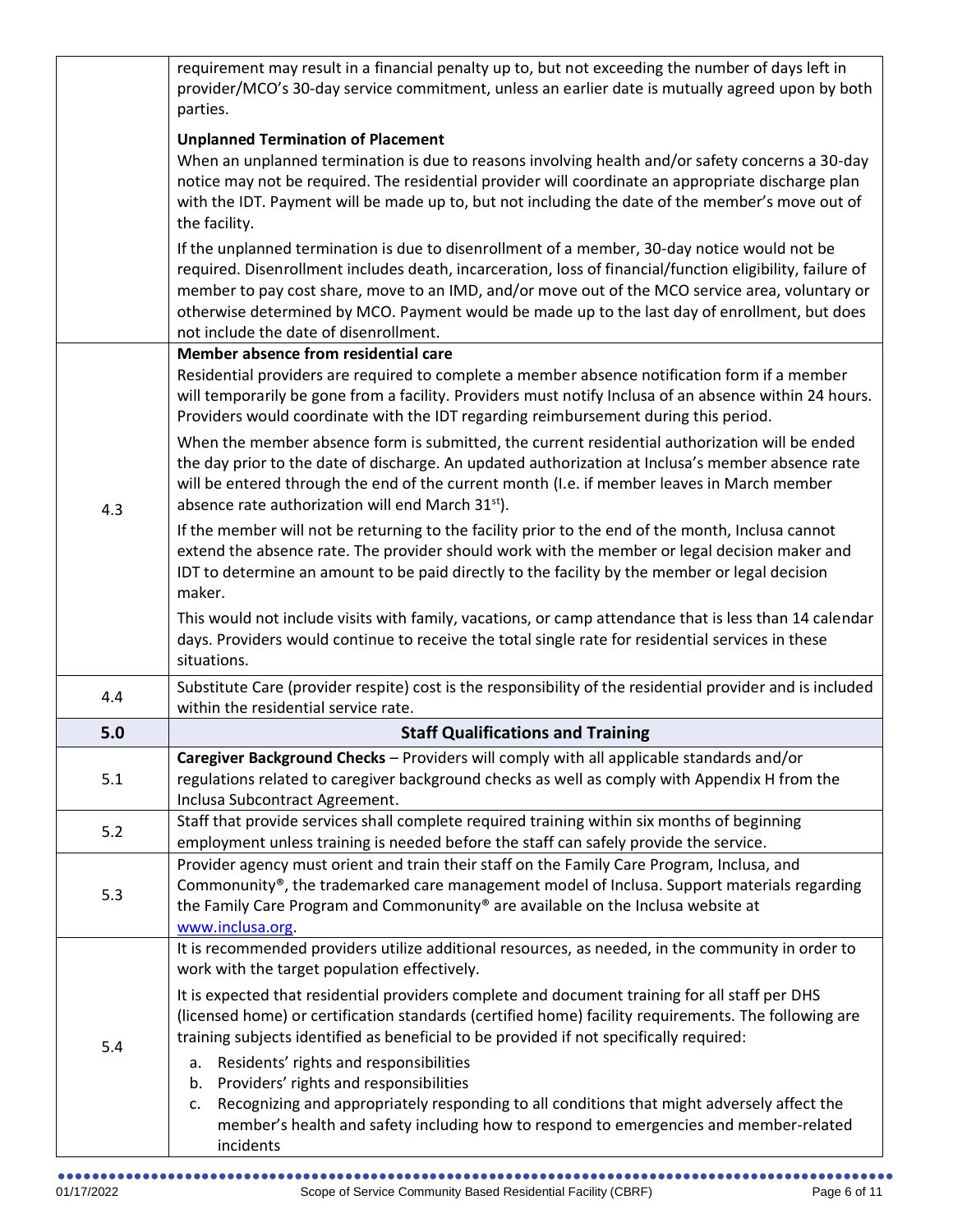|     | d. Knowledgeable in the adaption and use of specialized equipment and in the modification of                                                                      |
|-----|-------------------------------------------------------------------------------------------------------------------------------------------------------------------|
|     | the member environments and that these staff complete regular training/continuing                                                                                 |
|     | education coursework to maintain/update their level of expertise                                                                                                  |
|     | Interpersonal and communication skills and appropriate attitudes for working effectively with<br>e.                                                               |
|     | members. These include:                                                                                                                                           |
|     | Understanding the principles of person-centered services<br>$\circ$                                                                                               |
|     | Cultural, linguistic and ethnic differences<br>$\circ$                                                                                                            |
|     | Active listening<br>$\circ$                                                                                                                                       |
|     | How to respond with emotional support and empathy<br>$\circ$                                                                                                      |
|     | Ethics in dealing with members, family and other providers<br>$\circ$                                                                                             |
|     | <b>Conflict Resolution</b><br>$\circ$                                                                                                                             |
|     | Maintaining appropriate personal and professional boundaries with members served<br>$\circ$                                                                       |
|     | Adapting teaching styles, as applicable, to individual learning style<br>f.                                                                                       |
|     | Fire safety and First Aid<br>g.                                                                                                                                   |
|     | h. Medication management                                                                                                                                          |
|     | <b>Member Care Plans</b><br>i.                                                                                                                                    |
|     | Specific member restraint plans and state regulations surrounding restrictive measures<br>j.                                                                      |
|     | Behavior management techniques and crisis prevention<br>k.                                                                                                        |
|     | Person centered philosophy, including dignity, choice, and individualized program plans,<br>I.<br>which should be reflected in the day-to-day operations.         |
|     | m. Range of Motion exercises as appropriate to specific consumers when there is a doctor order                                                                    |
|     | in place to assist consumers                                                                                                                                      |
|     | n. Involvement with and encouragement of natural supports                                                                                                         |
|     | o. Skill training techniques and positive practice techniques, for example: visual cueing, shaping,                                                               |
|     | backward chaining, and self-charting.                                                                                                                             |
|     | Documentation methods and standards<br>p.                                                                                                                         |
|     |                                                                                                                                                                   |
|     | q. Confidentiality laws and regulations                                                                                                                           |
|     | Other information as deemed appropriate.<br>r.                                                                                                                    |
|     | Medication management should be reviewed as indicated in DHS regulations.<br>S.                                                                                   |
|     | Staff shall be trained in recognizing abuse and neglect and reporting requirements.<br>t.                                                                         |
| 5.5 | Providers shall comply with DHS regulations in regard to employing anyone under the age of 18.                                                                    |
| 6.0 | <b>Supervision and Staff Adequacy</b>                                                                                                                             |
| 6.1 | All Community Based Residential Facilities must comply with DHS Chapter 83 staffing requirements                                                                  |
|     | Residential category of provider also outlines staffing pattern. Inclusa's residential rate                                                                       |
|     | methodology utilizes category assignments for each provider. Categories are determined based on                                                                   |
| 6.2 | target group, average acuity of members served, staffing model, overnight care, and                                                                               |
|     | behavioral/medical specialties. There are five (5) provider categories.                                                                                           |
| 6.3 | Providers must have an acceptable back up procedure when scheduled staff are not available.                                                                       |
|     | Provider agency will ensure:                                                                                                                                      |
|     | Staff are supervised and assessed to assure they are working effectively and collaboratively                                                                      |
|     | with members by conducting adequate on-site supervision and review.                                                                                               |
|     | Performance issues with staff are addressed promptly and Inclusa teams are kept informed                                                                          |
| 6.4 | about significant issues that affect the Inclusa member.                                                                                                          |
|     | Supervisory staff are involved in assessment, goal planning and tracking, and supervision for                                                                     |
|     | Inclusa members.                                                                                                                                                  |
|     | Provider staff are working collaboratively and communicating effectively with Inclusa staff.                                                                      |
| 7.0 | <b>Service Referral and Authorization</b>                                                                                                                         |
|     | The Inclusa team will communicate to the provider agency expected outcomes, amount, frequency                                                                     |
| 7.1 | and duration of services to be provided.                                                                                                                          |
| 7.2 | Residential providers will receive a rate agreement from Inclusa that must be signed and returned<br>to indicate acceptance of the terms of a member's placement. |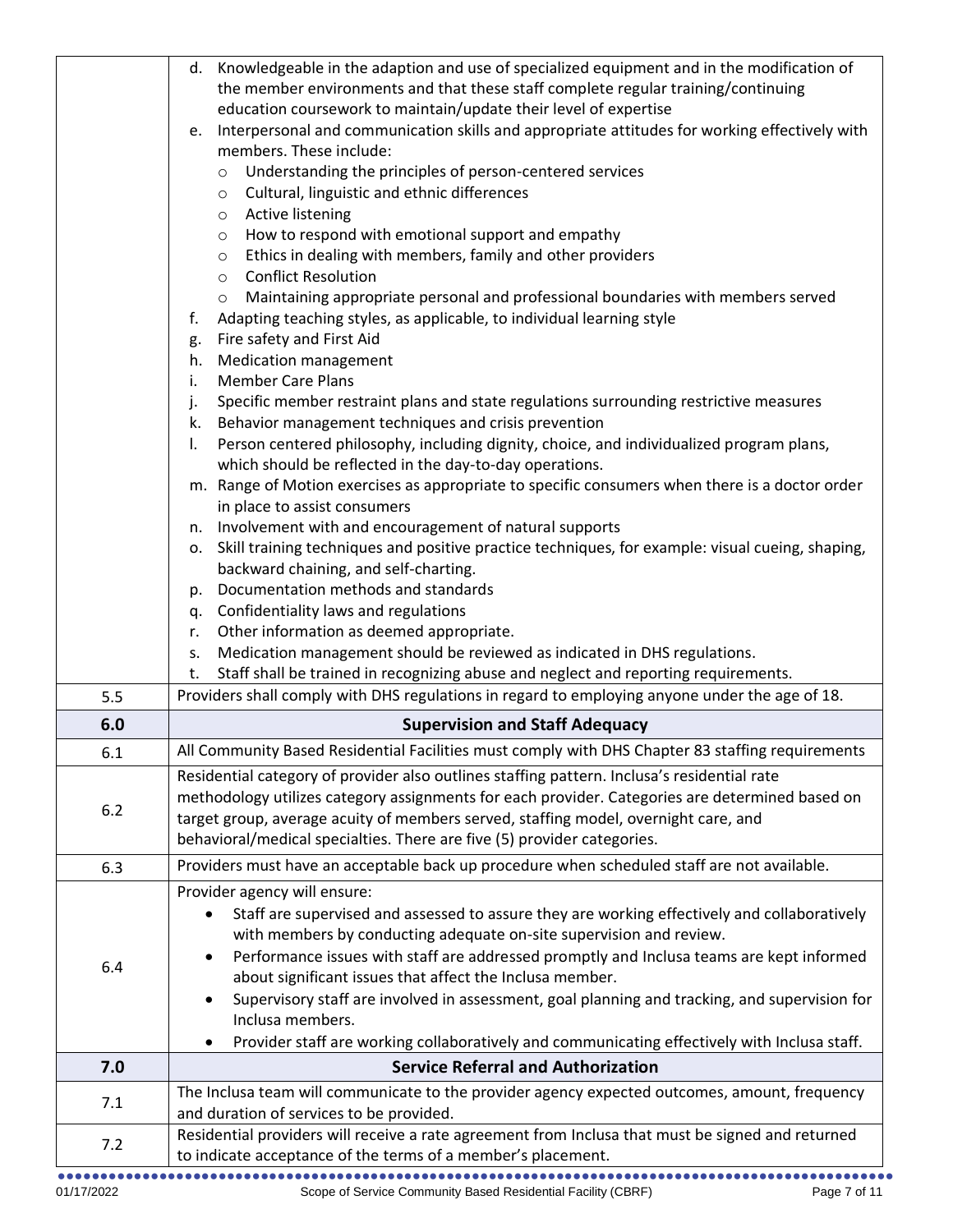| <b>Authorizations for Member Services</b>                                                                                                                                                                                                                                                                                                                                                                                                                                                                                                                                                                                                                                                                                                                                                                            |
|----------------------------------------------------------------------------------------------------------------------------------------------------------------------------------------------------------------------------------------------------------------------------------------------------------------------------------------------------------------------------------------------------------------------------------------------------------------------------------------------------------------------------------------------------------------------------------------------------------------------------------------------------------------------------------------------------------------------------------------------------------------------------------------------------------------------|
| The Inclusa Provider Portal is used by providers to obtain information about current authorizations.<br>In addition, the provider must use the portal to acknowledge all new authorizations. The provider<br>agency is responsible for ensuring that only currently employed and authorized staff have access to<br>the provider portal, and for using the member authorization information available on the portal to<br>bill for services accurately.                                                                                                                                                                                                                                                                                                                                                              |
| For authorization needs such as new authorizations, additional units, or missing authorizations,<br>during normal Inclusa business hours (8:00 a.m. to 4:30 p.m.) the provider should contact the<br>Inclusa team (Community Resource Coordinator or Health and Wellness Coordinator).                                                                                                                                                                                                                                                                                                                                                                                                                                                                                                                               |
| If your authorization request is an emergent need impacting the member's health and safety and<br>you cannot reach the Inclusa team:                                                                                                                                                                                                                                                                                                                                                                                                                                                                                                                                                                                                                                                                                 |
| During Inclusa business hours - call 877-622-6700 and press 0 for assistance.                                                                                                                                                                                                                                                                                                                                                                                                                                                                                                                                                                                                                                                                                                                                        |
| After Inclusa business hours - call 877-622-6700 and press 9 to be connected to our<br>after-hours support.                                                                                                                                                                                                                                                                                                                                                                                                                                                                                                                                                                                                                                                                                                          |
| Questions regarding billing or claims for current CBRF authorizations and requests for Provider<br>Portal assistance should be directed to the Inclusa Residential-CSL-NH Support Team at ACS-<br>Residential-CSL-NH@inclusa.org or 888-544-9353, ext. 6.                                                                                                                                                                                                                                                                                                                                                                                                                                                                                                                                                            |
| <b>Communication, Documentation and Reporting Requirements</b>                                                                                                                                                                                                                                                                                                                                                                                                                                                                                                                                                                                                                                                                                                                                                       |
| Inclusa communicates with providers regularly in the following formats:<br>Vendor forums<br>Mass notifications via email, fax, or mail<br>Notices for expiring credentialing<br>$\bullet$<br>Notices are sent to providers via email when the provider has email available to ensure timeliness<br>of communication.<br>Provider agencies are required to ensure that Inclusa Community Resources/Provider Relations<br>(CR/PR) staff, Inclusa teams, guardians and other identified members of the interdisciplinary team<br>for a member have accurate and current provider contact information to include address, phone<br>numbers, fax numbers, and email addresses.                                                                                                                                            |
| Providers can update their information by contacting Provider Relations at 877-622-6700 (select<br>Option 2, then Option 3) or <b>ProviderRelations@inclusa.org</b> .                                                                                                                                                                                                                                                                                                                                                                                                                                                                                                                                                                                                                                                |
| The provider agency shall report to the Inclusa team whenever:<br>1) There is a change in the member's needs or abilities<br>The member is not available to attend scheduled services as defined on the member's ISP                                                                                                                                                                                                                                                                                                                                                                                                                                                                                                                                                                                                 |
| Providers will notify MCO of formal complaints or grievances received from MCO members within<br>48 hours of receipt. Written notification of completed complaint investigations will be forwarded to<br>the Inclusa interdisciplinary team.                                                                                                                                                                                                                                                                                                                                                                                                                                                                                                                                                                         |
| Inclusa interdisciplinary team will receive timely, accurate, and comprehensive information relating<br>to the services provided (e.g. treatment plans, progress notes, etc.).                                                                                                                                                                                                                                                                                                                                                                                                                                                                                                                                                                                                                                       |
| <b>Member Incidents</b><br>Providers will communicate and report all incidents involving an Inclusa member to the Inclusa<br>Interdisciplinary Team (IDT) - the Community Resource Coordinator (CRC) or the Health and<br>Wellness Coordinator (HWC) within 24 hours via phone, fax or email.<br>If the reporter is unable to reach the CRC or HWC, they may leave a message reporting details of an<br>incident that has been resolved and did not result in serious harm or injury to the member.<br>If the incident is not yet resolved or resulted in serious harm or injury to the member, the provider<br>must attempt to contact the IDT via phone. If unsuccessful, call 877-622-6700 and ask to speak to a<br>Member Support Manager or Regional Operations Senior Manager to immediately make a report. If |
|                                                                                                                                                                                                                                                                                                                                                                                                                                                                                                                                                                                                                                                                                                                                                                                                                      |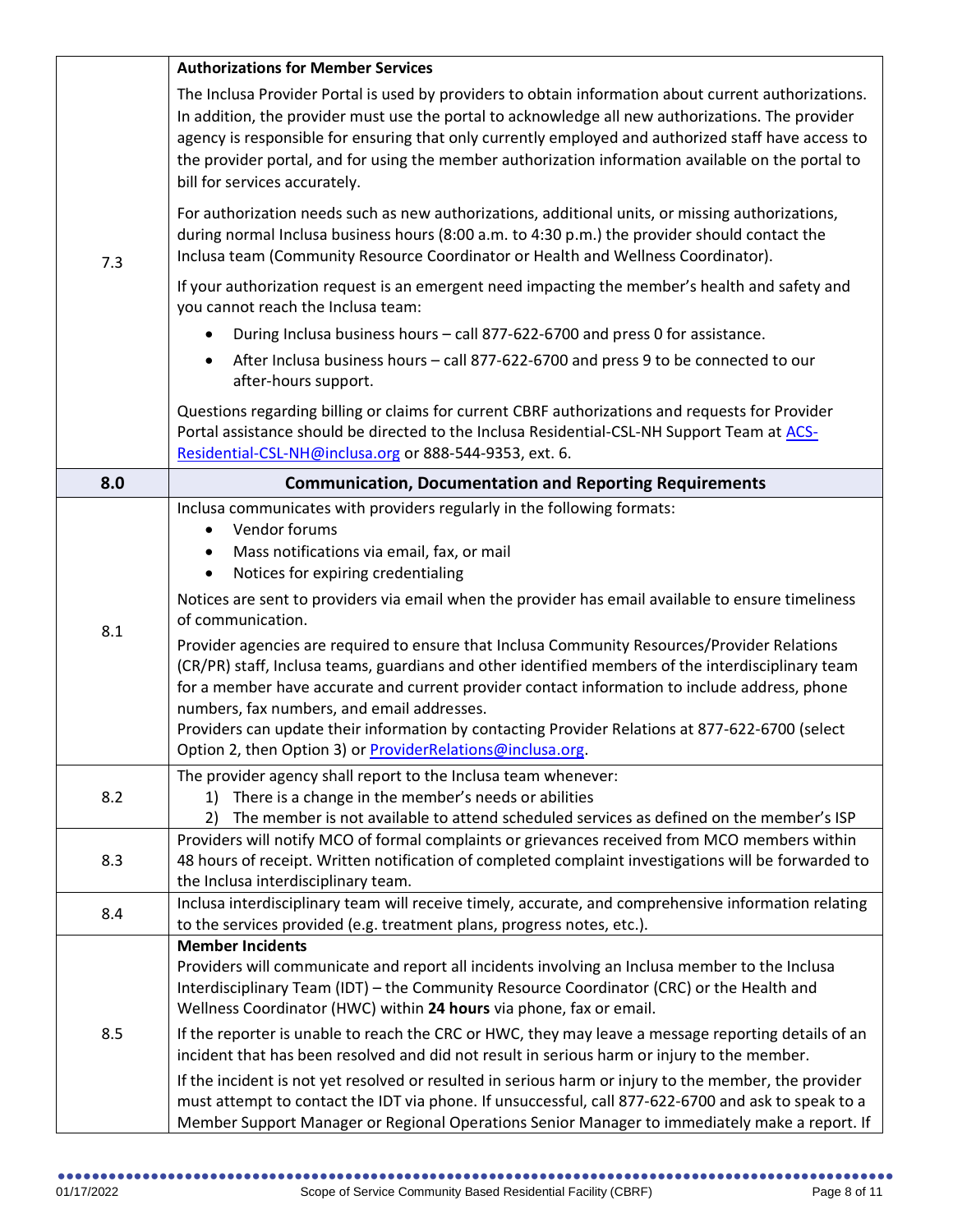|     | a manager is unavailable, the provider will speak with the receptionist to be redirected or leave a<br>message.                                                                                                                                                                                                                                                                                                                                                   |
|-----|-------------------------------------------------------------------------------------------------------------------------------------------------------------------------------------------------------------------------------------------------------------------------------------------------------------------------------------------------------------------------------------------------------------------------------------------------------------------|
|     | All reported incidents will be entered into the Inclusa Incident Management System and reported to<br>DHS in accordance with MCO contract requirements. Providers may be asked to provide any<br>additional information or details necessary to complete the investigation of reported incidents. The<br>provider will inform Inclusa when notifying their regulatory authority of incidents. A copy of the<br>report may be submitted as a form of notification. |
|     | Incident reporting resources and training are available in the Providers section of the Inclusa                                                                                                                                                                                                                                                                                                                                                                   |
|     | website at www.inclusa.org                                                                                                                                                                                                                                                                                                                                                                                                                                        |
|     | The provider agency must maintain the following documentation and make available for review by<br>Inclusa upon request:<br>Provider meets the required standards for applicable staff qualification, training and<br>programming                                                                                                                                                                                                                                  |
|     | Verification of criminal, caregiver and licensing background checks as required (Inclusa<br>maintains criminal and caregiver background checks for 1-2 bed owner occupied homes)<br>Policy and procedure related to supervision methods by the provider agency including                                                                                                                                                                                          |
| 8.6 | frequency, intensity and any changes in supervision if applicable.                                                                                                                                                                                                                                                                                                                                                                                                |
|     | Policy and procedure for responding to complaints, inappropriate practices or matters<br>qualifying as member-related incidents if applicable. The policy and procedure should also<br>cover expectation of work rules work ethics and reporting variances to the program<br>supervisor.                                                                                                                                                                          |
|     | Staffing patterns for the facility when applicable.<br><b>Communication: What Provider Can Expect from MCO</b>                                                                                                                                                                                                                                                                                                                                                    |
|     | A strength-based, collaborative relationship with providers is one of the most effective means to<br>achieve positive outcomes for Inclusa members. To ensure a true partnership with Inclusa<br>providers, Inclusa staff are expected to:<br>Consistently maintain respectful communication and relationships.                                                                                                                                                   |
|     | Respond to provider phone calls and emails within one (1) business day of receipt unless<br>$\bullet$<br>staff are out of the office and an expected date of return is communicated via Inclusa's<br>phone or email messaging system.                                                                                                                                                                                                                             |
|     | Arrive promptly for scheduled meetings and contact providers as soon as possible when a<br>meeting must be delayed or cancelled.                                                                                                                                                                                                                                                                                                                                  |
|     | Identify themselves and their role with Inclusa to staff of provider agencies through an<br>introduction and by wearing a Inclusa ID badge.                                                                                                                                                                                                                                                                                                                       |
| 8.7 | Communicate anticipated contacts with a member to provider staff in advance of the<br>$\bullet$<br>planned visit to ensure the member, and any staff needed to assist with the discussion, are<br>available.                                                                                                                                                                                                                                                      |
|     | Show consideration and respect for facility or provider agency staff by informing them of<br>$\bullet$<br>Inclusa staff presence upon arrival when an unplanned visit is warranted.                                                                                                                                                                                                                                                                               |
|     | Consult with providers when member-specific information is needed, especially in<br>$\bullet$<br>situations where the member may not report accurate information and family has limited<br>contact. Many providers have daily contact with members and can readily report changes<br>that help staff to accurately assess changes in a member's functional abilities or needs.                                                                                    |
|     | Inform the member that he/she can invite representatives of provider agencies to be part<br>$\bullet$<br>of the Interdisciplinary team, if desired.                                                                                                                                                                                                                                                                                                               |
|     | Encourage the member to invite appropriate providers to participate in six-month and<br>$\bullet$<br>annual review meetings or relevant portions of review meetings.                                                                                                                                                                                                                                                                                              |
|     | For members who are not receptive to provider participation in review meetings,<br>٠<br>consistently update providers of new information needed to ensure the provision of                                                                                                                                                                                                                                                                                        |
|     | appropriate services and supports.<br>For members receiving residential services, offer the provider a copy of the Member                                                                                                                                                                                                                                                                                                                                         |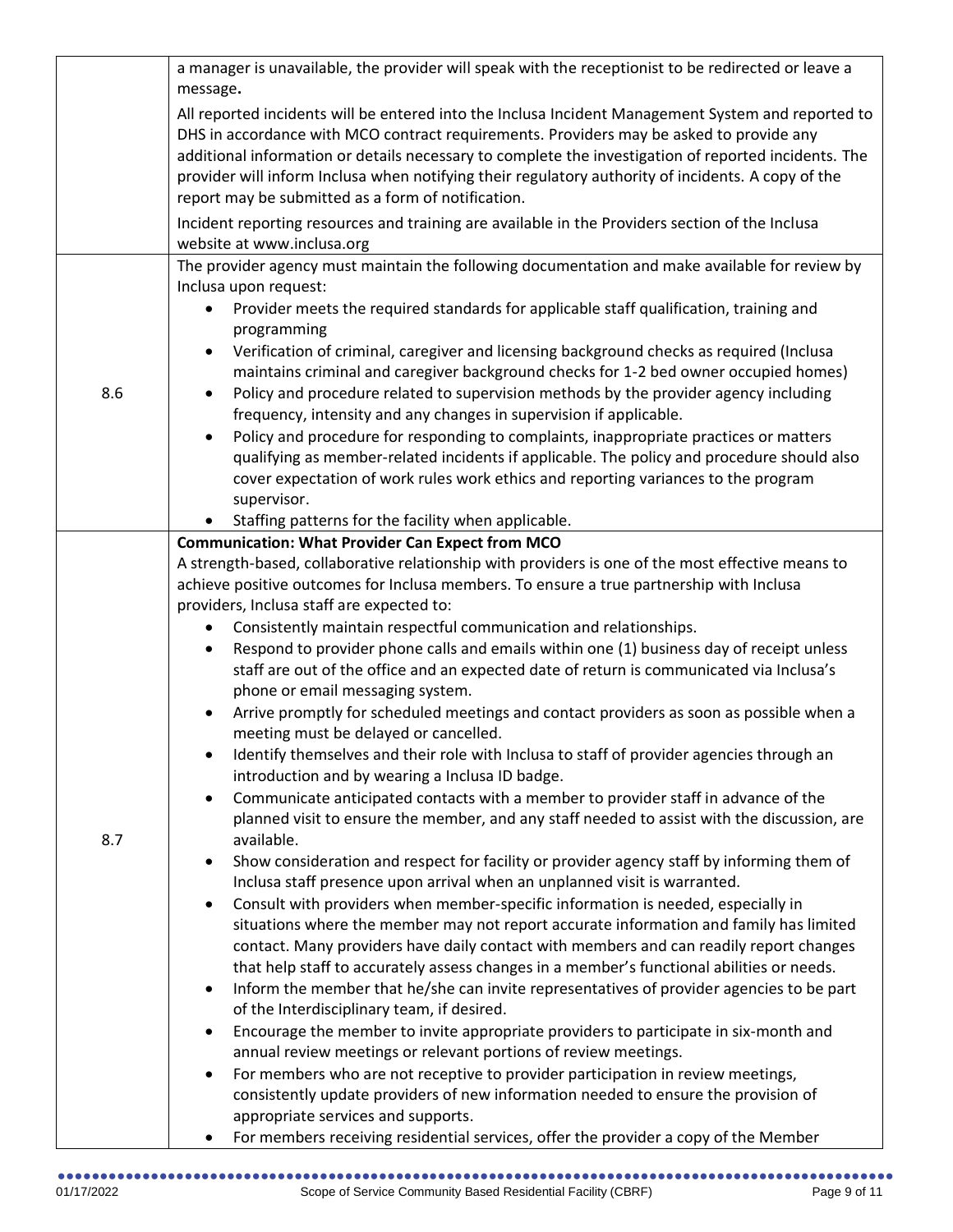|     | Centered Plan and relevant updates.                                                                                                                                                                                                                                                                                                                                                                                                                                                                                                                                                                                                                                                                                                                                                                                                                                                                                                                                                                                                                                                                                                                                                                                                                                                                                                      |
|-----|------------------------------------------------------------------------------------------------------------------------------------------------------------------------------------------------------------------------------------------------------------------------------------------------------------------------------------------------------------------------------------------------------------------------------------------------------------------------------------------------------------------------------------------------------------------------------------------------------------------------------------------------------------------------------------------------------------------------------------------------------------------------------------------------------------------------------------------------------------------------------------------------------------------------------------------------------------------------------------------------------------------------------------------------------------------------------------------------------------------------------------------------------------------------------------------------------------------------------------------------------------------------------------------------------------------------------------------|
|     | Inclusa IDT shall inform Provider within five (5) business days if/when there is a change in the                                                                                                                                                                                                                                                                                                                                                                                                                                                                                                                                                                                                                                                                                                                                                                                                                                                                                                                                                                                                                                                                                                                                                                                                                                         |
|     | assigned Community Resource Coordinator or Health & Wellness Coordinator for a member.                                                                                                                                                                                                                                                                                                                                                                                                                                                                                                                                                                                                                                                                                                                                                                                                                                                                                                                                                                                                                                                                                                                                                                                                                                                   |
| 9.0 | <b>Quality Assurance</b>                                                                                                                                                                                                                                                                                                                                                                                                                                                                                                                                                                                                                                                                                                                                                                                                                                                                                                                                                                                                                                                                                                                                                                                                                                                                                                                 |
| 9.1 | Purpose<br>Inclusa quality assurance activities are a systematic, departmental approach to ensuring and<br>recognizing a specified standard or level of care expected of subcontracted providers. These<br>methodologies are established to review and inspect subcontracted provider performance and<br>compliance.<br>Inclusa will measure a spectrum of outcomes against set standards to elicit the best picture of<br>provider quality.<br>Inclusa provider quality assurance practices:<br>1) Establish the definition of quality services;<br>2) Assess and document performance against these standards; and<br>3) Detail corrective measures to be taken if problems are detected.<br>It is the responsibility of providers and provider agencies to maintain the regulatory and contractual<br>standards as outlined in this section. Inclusa will monitor compliance with these standards to<br>ensure the services purchased are of the highest quality.<br>Resulting action may include recognition of performance at or above acceptable standards, working<br>with the provider to repair and correct performance if it is below an acceptable standard, or action<br>up to termination of services and/or contract should there be failure to achieve acceptable<br>standards and compliance with contract expectations. |
| 9.2 | <b>Quality Performance Indicators</b><br>Legal/Regulatory Compliance- evidenced by regulatory review with no deficiencies, type of<br>$\bullet$<br>deficiency and/or effective and timely response to Statement of Deficiency<br>Education/Training of staff- Effective training of staff members in all aspects of their job,<br>$\bullet$<br>including handling emergency situations. Established procedures for appraising staff<br>performance and for effectively modifying poor performance where it exists.<br>Performance record of contracted activities-<br>$\bullet$<br>tracking of number, frequency, and outcomes of Inclusa Incident Reports related to<br>$\circ$<br>provider performance<br>tracking of successful service provision (member achieving goals/outcomes,<br>$\circ$<br>increased member independence and community participation, etc.)<br>Contract Compliance- formal or informal review and identification of compliance with<br>$\bullet$<br>Inclusa contract terms, provider service expectation terms, applicable policies/procedures<br>for Inclusa contracted providers<br>Availability and Responsiveness- related to referrals or updates to services, reporting and<br>$\bullet$<br>communication activities with Inclusa staff.                                                                 |
| 9.3 | <b>Inclusa Sources and Activities for Measuring Provider Performance</b><br>Member satisfaction surveys<br>$\bullet$<br>Internal or external complaints and compliments<br>٠<br>Onsite review/audits<br>٠<br>Statement of Deficiency (SOD)- state regulated entities<br>٠<br>Quality Teams- as assigned based on significant incidents, trend in quality concerns or<br>٠<br>member-related incidents, or issued Statement of Deficiency.<br>Tracking of performance and compliance in relation to the subcontract agreement and<br>٠<br>appendices<br>Statistical reviews of time between referral and service commencement                                                                                                                                                                                                                                                                                                                                                                                                                                                                                                                                                                                                                                                                                                             |
| 9.4 | <b>Expectations of Providers and Inclusa for Quality Assurance Activities</b><br>Collaboration: working in a goal oriented, professional, and team-based approach with<br>Inclusa representatives to identify core issues to quality concerns, strategies to improve,<br>and implementing those strategies                                                                                                                                                                                                                                                                                                                                                                                                                                                                                                                                                                                                                                                                                                                                                                                                                                                                                                                                                                                                                               |